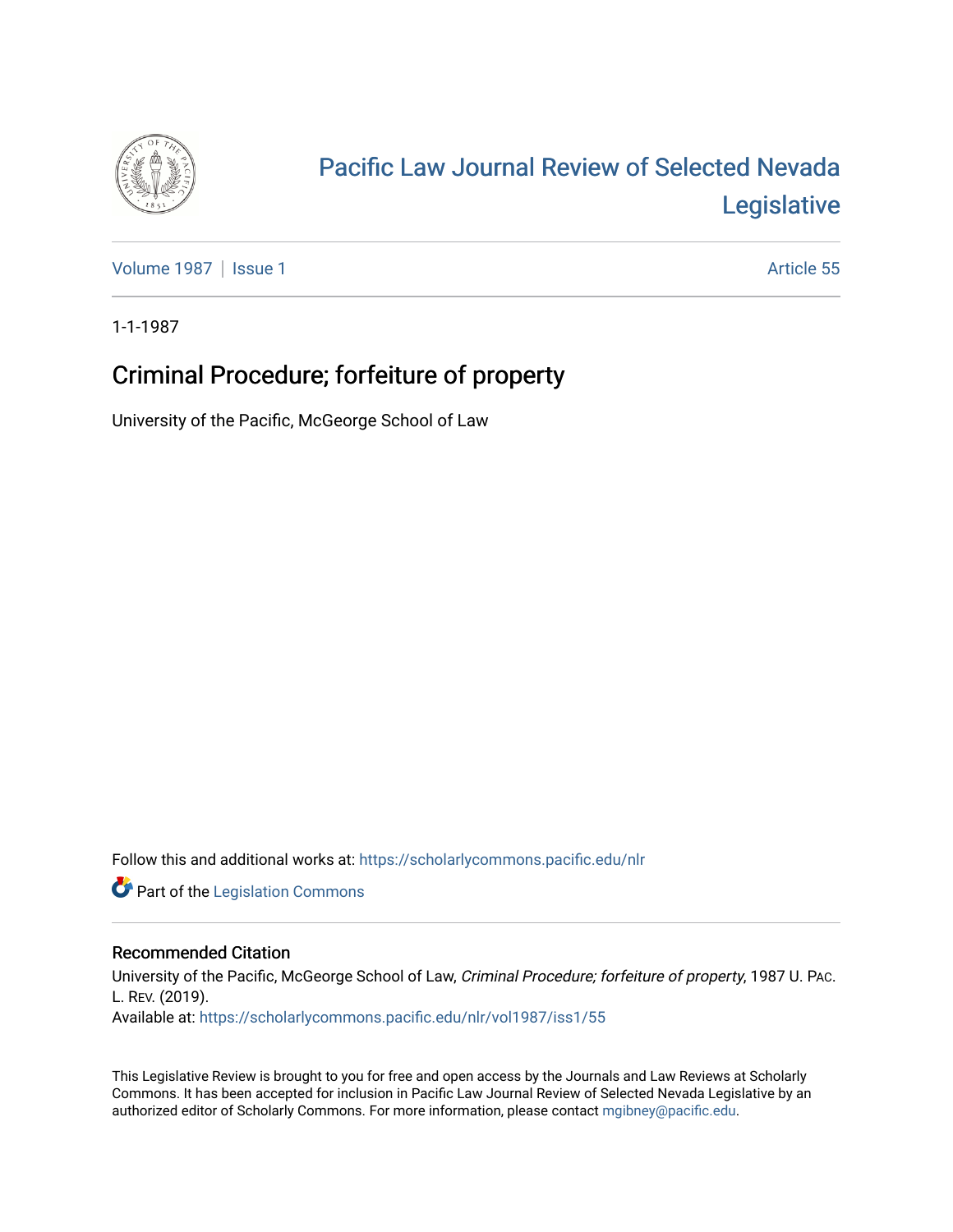respondent of a petition for post-conviction relief in order for the court to stay the execution. <sup>18</sup>If a petitioner files for post-conviction relief, the court must enter a stay of execution if the petitioner is under a death sentence and it is necessary to consider the claim for relief.<sup>19</sup> A respondent may file a petition to dissolve the stay,<sup>20</sup> and if the petition or an appeal is denied, the stay of execution must be vacated by the court.<sup>21</sup> After determination on a petition for postconviction relief, the court must make a finding of fact and state a conclusion of law. 22

*MVY* 

## **Criminal Procedure; forfeiture of property**

NEv. REv. STAT.§§ 179.116, 179.117, 179.1195 (repealed);§ 179.\_ (new); §§ 31.840, 179.1165, 179.1175, 179.118, 179.1185, 179.119, 200.760, 453.301 (amended).

SB 270 (Committee on Judiciary); 1987 STAT. Ch 571

Prior law specified procedures for the forfeiture of property<sup>1</sup> used in or obtained through criminal activity.<sup>2</sup> Chapter 571 establishes a uniform forfeiture procedure.<sup>3</sup> Property or proceeds<sup>4</sup> derived from

<sup>18. 1987</sup> Nev. Stat. ch. 539, sec. 21, at \_\_ (enacting Nev. Rev. Stat. § 176........). *But see* NEv. CoNST. art. V, § 14 (the governor with the supreme court and attorney general can grant pardons).<br> $19. 1987$ 

<sup>19. 1987</sup> Nev. Stat. ch. 539, sec. 22, at\_ (enacting NEv. REv. STAT. § 176.\_). The court should consider: (1) whether this is petitioner's first effort to raise constitutional claims; (2) whether the petition was timely flied; (3) if this is not the first attempt for post-conviction relief, whether the petition raises constitutional claims which are not barred by procedural default; (4) whether the petition presents substantial grounds for relief; and (5) whether the claims are based on facts or law which entitle the petitioner to relief if true. Id.

<sup>20.</sup> *Id.* sec. 26, at  $\frac{1}{2}$  (enacting Nev. Rev. Stat. § 176. ) (the petition must be filed with the supreme court within 10 days after the entry of a stay of execution).

with the supreme court within 10 days after the entry of a stay of execution).<br>21. *Id.* sec. 24, at \_\_\_ (enacting NEV. REV. STAT. § 176.\_\_\_); *id.* sec. 25, at \_\_\_ (enacting NEV. REV. STAT. § 176.\_\_\_).

<sup>22.</sup> *Id.* sec. 35, at \_\_\_ (enacting NEV. REV. STAT. § 177..........).

<sup>1. 1987</sup> Nev. Stat. ch. 571, sec. 7, at  $\qquad$  (enacting NEV. REV. STAT. § 179.  $\qquad$ ) (definition of property).

<sup>2. 1985</sup> Nev. Stat. ch. 478, sec. 4, at 1466.

<sup>3. 1987</sup> Nev. Stat. ch. 571, sec. 2, at \_(enacting NEv. REv. STAT. § 179.\_).

<sup>4.</sup> *Id.* sec. 6, at <u>\_\_</u>(definition of proceeds).